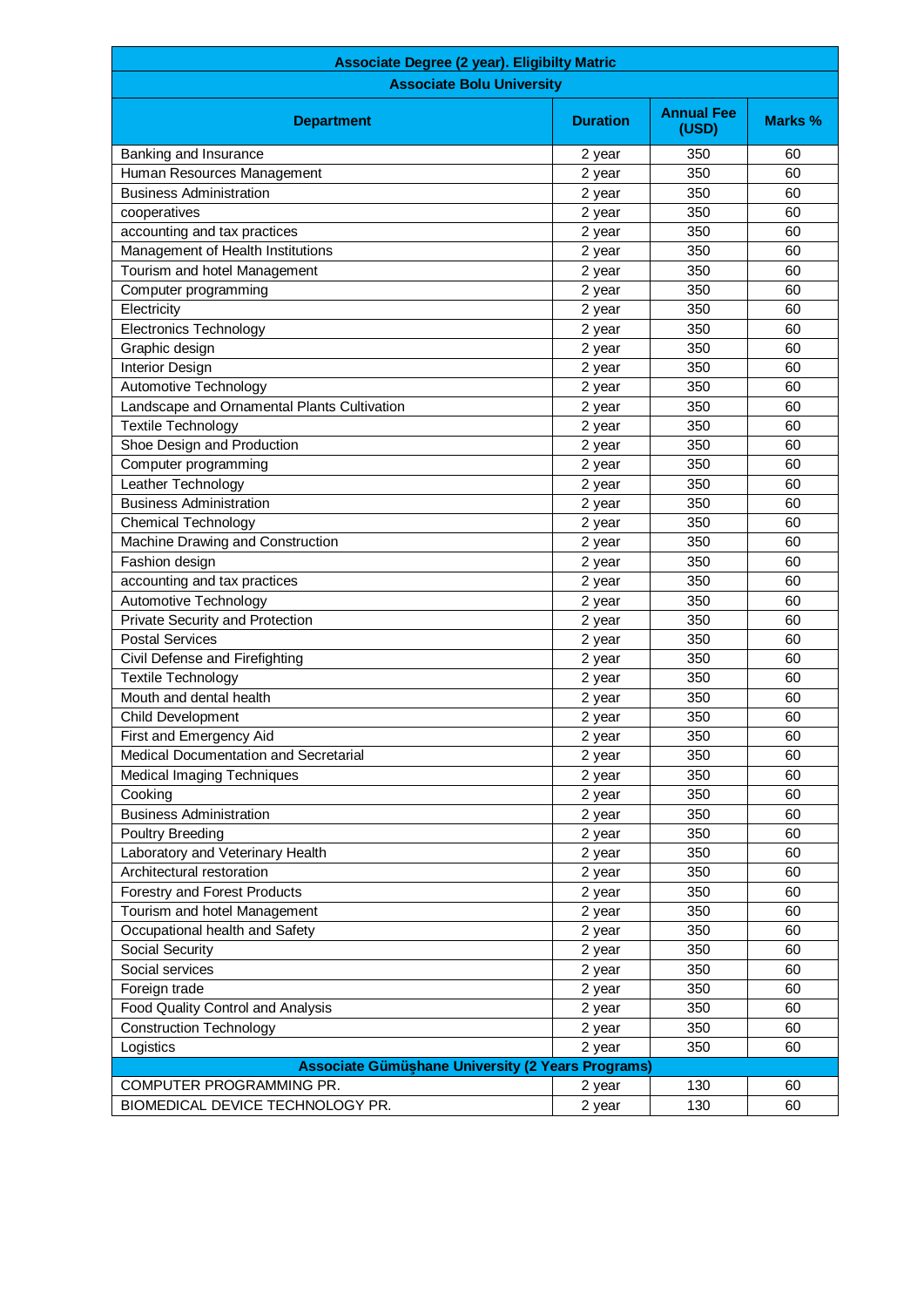| ELECTRICAL PR.<br>2 year<br>130<br>60<br><b>GRAPHIC DESIGN PR.</b><br>130<br>60<br>2 year                      |  |
|----------------------------------------------------------------------------------------------------------------|--|
|                                                                                                                |  |
|                                                                                                                |  |
| <b>GRAPHIC DESIGN PR. (EE)</b><br>130<br>60<br>2 year                                                          |  |
| <b>INTERIOR DESIGN PR.</b><br>130<br>60<br>2 year                                                              |  |
| CONSTRUCTION TECHNOLOGY PR.<br>130<br>60<br>2 year                                                             |  |
| OCCUPATIONAL HEALTH AND SAFETY PR.<br>130<br>60<br>2 year                                                      |  |
| OCCUPATIONAL HEALTH AND SAFETY PR. (EE)<br>2 year<br>130<br>60                                                 |  |
| LABORATORY TECHNOLOGY PR.<br>130<br>60<br>2 year                                                               |  |
| MINING TECHNOLOGY PR<br>130<br>60<br>2 year                                                                    |  |
| MECHATRONICS PR.<br>130<br>60<br>2 year                                                                        |  |
| ARCHITECTURAL RESTORATION PR.<br>130<br>60<br>2 year                                                           |  |
| FORESTRY AND FOREST PRODUCTS PR.<br>130<br>60<br>2 year                                                        |  |
| PENALTY AND SECURITY PR.<br>130<br>60<br>2 year                                                                |  |
| LOGISTICS PR.<br>130<br>60<br>2 year                                                                           |  |
| MAIL SERVICES PR.<br>130<br>60<br>2 year                                                                       |  |
| SOCIAL SECURITY PR.<br>130<br>60<br>2 year                                                                     |  |
| COMPUTER PROGRAMMING PR.<br>130<br>60<br>2 year                                                                |  |
| ELECTRIC ENERGY GENERATION, TRANSMISSION AND<br>2 year<br>130<br>60<br><b>DISTRIBUTION PR.</b>                 |  |
| ELECTRONIC TECHNOLOGY PR.<br>130<br>60                                                                         |  |
| 2 year<br>LABORANT AND VETERINARY HEALTH PR.<br>130<br>60                                                      |  |
| 2 year<br>LABORANT AND VETERINARY HEALTH PR. (EE)<br>130<br>60                                                 |  |
| 2 year<br>ACCOUNTING AND TAX APPLICATIONS PR.<br>60                                                            |  |
| 2 year<br>130                                                                                                  |  |
| CIVIL AIR TRANSPORTATION MANAGEMENT PR.<br>130<br>60<br>2 year                                                 |  |
| CIVIL AIR TRANSPORTATION MANAGEMENT PR. (EE)<br>130<br>60<br>2 year<br>CIVIL AVIATION CABIN SERVICES PR.<br>60 |  |
| 130<br>2 year<br>CIVIL AVIATION CABIN SERVICES PR. (EE)<br>130<br>60<br>2 year                                 |  |
| SPORTS MANAGEMENT PR.<br>130<br>60                                                                             |  |
| 2 year<br>Land Registry and Cadastre PR.<br>2 year<br>130<br>60                                                |  |
| ANESTHESIA PR.<br>130<br>60                                                                                    |  |
| 2 year<br>CHILD DEVELOPMENT PR.<br>130<br>60<br>2 year                                                         |  |
| CHILD DEVELOPMENT PR. (EE)<br>130<br>60<br>2 year                                                              |  |
| FIRST AND EMERGENCY AID PR.<br>130<br>60<br>2 year                                                             |  |
| FIRST AND EMERGENCY AID PR. (EE)<br>130<br>60<br>2 year                                                        |  |
| FORESTRY AND FOREST PRODUCTS PR.<br>2 year<br>130<br>60                                                        |  |
| CIVIL DEFENSE AND FIRE MANAGEMENT PR.<br>130<br>60<br>2 year                                                   |  |
| CHILD DEVELOPMENT PR.<br>130<br>60<br>2 year                                                                   |  |
| CHILD DEVELOPMENT PR. (EE)<br>130<br>60<br>2 year                                                              |  |
| DIALYS PR.<br>130<br>60<br>2 year                                                                              |  |
| PHYSIOTHERAPY PR.<br>130<br>60<br>2 year                                                                       |  |
| PHYSIOTHERAPY PR. (EE)<br>130<br>60<br>2 year                                                                  |  |
| FIRST AND EMERGENCY AID PR.<br>130<br>60<br>2 year                                                             |  |
| FIRST AND EMERGENCY AID PR. (EE)<br>130<br>60<br>2 year                                                        |  |
| MEDICAL LABORATORY TECHNIQUES PR.<br>130<br>60<br>2 year                                                       |  |
| MEDICAL LABORATORY TECHNIQUES PR. (EE)<br>60<br>130<br>2 year                                                  |  |
| ELDERLY CARE PR.<br>60<br>130<br>2 year                                                                        |  |
| ELDERLY CARE PR. (EE)<br>2 year<br>130<br>60                                                                   |  |
| ACCOUNTING AND TAX APPLICATIONS PR.<br>130<br>60<br>2 year                                                     |  |
| HEALTH INSTITUTIONS MANAGEMENT PR.<br>130<br>60<br>2 year                                                      |  |
| SOCIAL SERVICES PR.<br>130<br>60<br>2 year                                                                     |  |
| SOCIAL SERVICES PR. (EE)<br>130<br>60<br>2 year                                                                |  |
| TOURISM AND HOTEL MANAGEMENT PR.<br>130<br>60<br>2 year                                                        |  |
| DIALYS PR.<br>130<br>60<br>2 year                                                                              |  |
| PHARMACY SERVICES PR.<br>130<br>60<br>2 year                                                                   |  |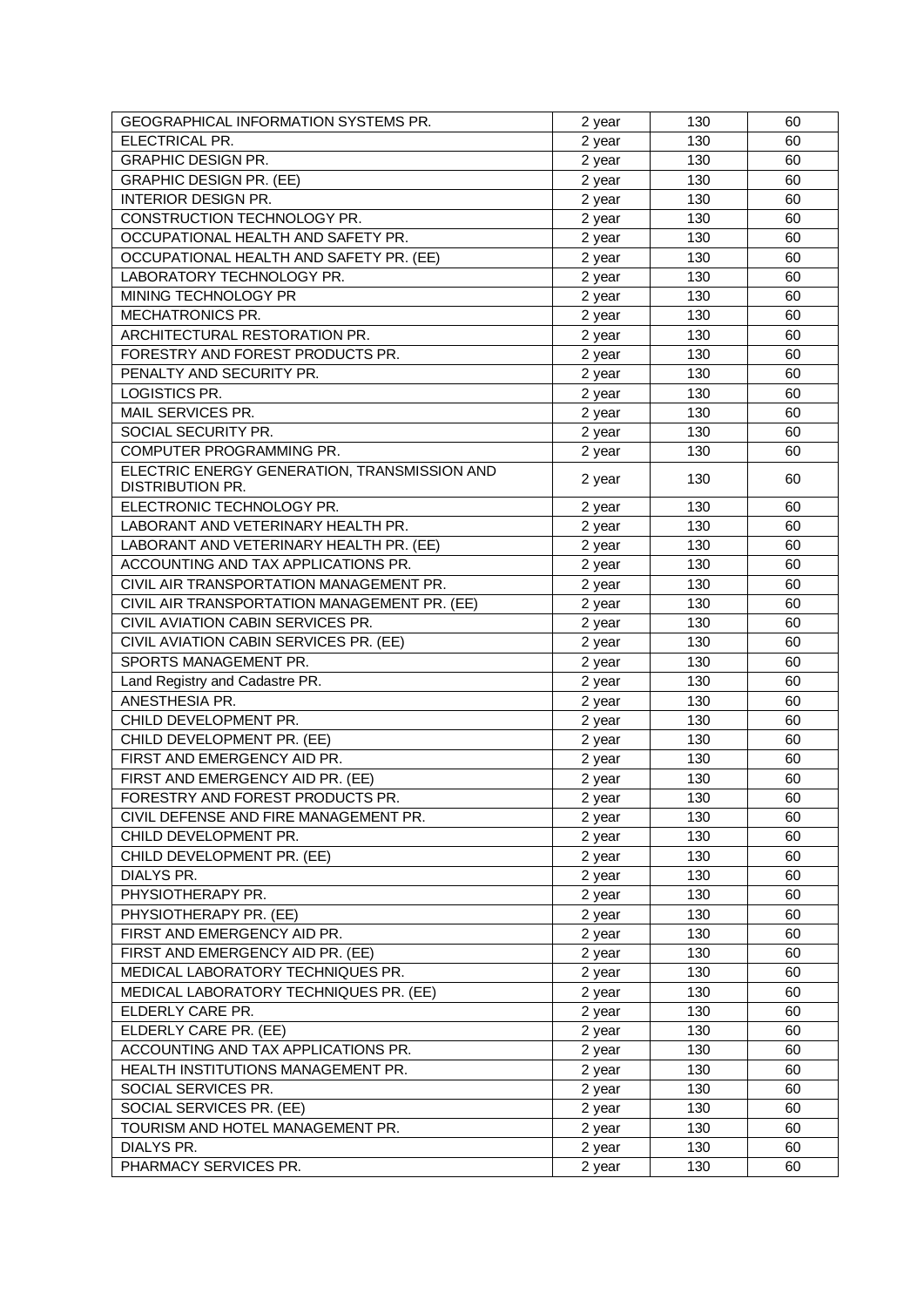|                                                | 2 year | 130 | 60 |
|------------------------------------------------|--------|-----|----|
| <b>PHYSIOTHERAPY PR.</b>                       |        |     |    |
| FIRST AND EMERGENCY AID PR.                    | 2 year | 130 | 60 |
| FIRST AND EMERGENCY AID PR. (EE)               | 2 year | 130 | 60 |
| MEDICAL DOCUMENTATION AND SECRETARIAT PR.      | 2 year | 130 | 60 |
| MEDICAL DOCUMENTATION AND SECRETARIAT PR. (EE) | 2 year | 130 | 60 |
| EMERGENCY AND DISASTER MANAGEMENT PR.          | 2 year | 130 | 60 |
| <b>COOKIE PR.</b>                              | 2 year | 130 | 60 |
| FOOD QUALITY CONTROL AND ANALYSIS PR.          | 2 year | 130 | 60 |
| <b>ABORANT AND VETERINARY HEALTH PR.</b>       | 2 year | 130 | 60 |
| ABORANT AND VETERINARY HEALTH PR. (EE)         | 2 year | 130 | 60 |
| MEDICAL LABORATORY TECHNIQUES PR.              | 2 year | 130 | 60 |
| MEDICAL LABORATORY TECHNIQUES PR. (EE)         | 2 year | 130 | 60 |
| <b>JUSTICE PR.</b>                             | 2 year | 130 | 60 |
| JUSTICE PR. (EE)                               | 2 year | 130 | 60 |
| PRINTING AND PUBLISHING TECHNOLOGIES PR.       | 2 year | 130 | 60 |
| COMPUTER PROGRAMMING PR.                       | 2 year | 130 | 60 |
| OPTICIAN PR.                                   | 2 year | 130 | 60 |
| PRIVATE SECURITY AND PROTECTION PR.            | 2 year | 130 | 60 |
| SOCIAL SERVICES PR.                            | 2 year | 130 | 60 |
| <b>Associate Kütahya University</b>            |        |     |    |
| Tile Art and Design                            | 2 year | 190 | 60 |
| <b>Traditional Hand Crafts</b>                 | 2 year | 190 | 60 |
| Graphic Design (EP)                            | 2 year | 190 | 60 |
| Graphic Design                                 | 2 year | 190 | 60 |
| <b>Interior Design</b>                         | 2 year | 190 | 60 |
| Interior Design (EP)                           | 2 year | 190 | 60 |
| <b>Architectural Decorative Arts</b>           | 2 year | 190 | 60 |
| <b>Architectural Restoration</b>               | 2 year | 190 | 60 |
| Architectural Restoration (EP)                 | 2 year | 190 | 60 |
| Computer Operator                              | 2 year | 190 | 60 |
| Computer Operator (EP)                         | 2 year | 190 | 60 |
| <b>Computer Programming</b>                    | 2 year | 190 | 60 |
| Computer Programming (EP)                      | 2 year | 190 | 60 |
| Electricity                                    | 2 year | 190 | 60 |
| Electrics (EP)                                 | 2 year | 190 | 60 |
| Electronic Technology                          | 2 year | 190 | 60 |
| <b>Construction Technology</b>                 | 2 year | 190 | 60 |
| Construction Technology (EP)                   | 2 year | 190 | 60 |
| <b>Chemical Technology</b>                     | 2 year | 190 | 60 |
| Chemical Technology (EP)                       | 2 year | 190 | 60 |
| Mechanical                                     | 2 year | 190 | 60 |
| Mechanical (EP)                                | 2 year | 190 | 60 |
| Mechatronics                                   | 2 year | 190 | 60 |
| Mechatronics (EP)                              | 2 year | 190 | 60 |
| Civil Defense and Fire Fighting                | 2 year | 190 | 60 |
| <b>Building Inspection</b>                     | 2 year | 190 | 60 |
| Banking ve Insurance                           | 2 year | 190 | 60 |
| Banking ve Insurance (EP)                      | 2 year | 190 | 60 |
| Office Management and Executive Assistant      | 2 year | 190 | 60 |
| Office Management and Executive Assistant (EP) | 2 year | 190 | 60 |
| <b>Call Center Services</b>                    | 2 year | 190 | 60 |
| Foreign Trade                                  | 2 year | 190 | 60 |
| Foreign Trade (EP)                             | 2 year | 190 | 60 |
| Real Estate and Real Estate Management         | 2 year | 190 | 60 |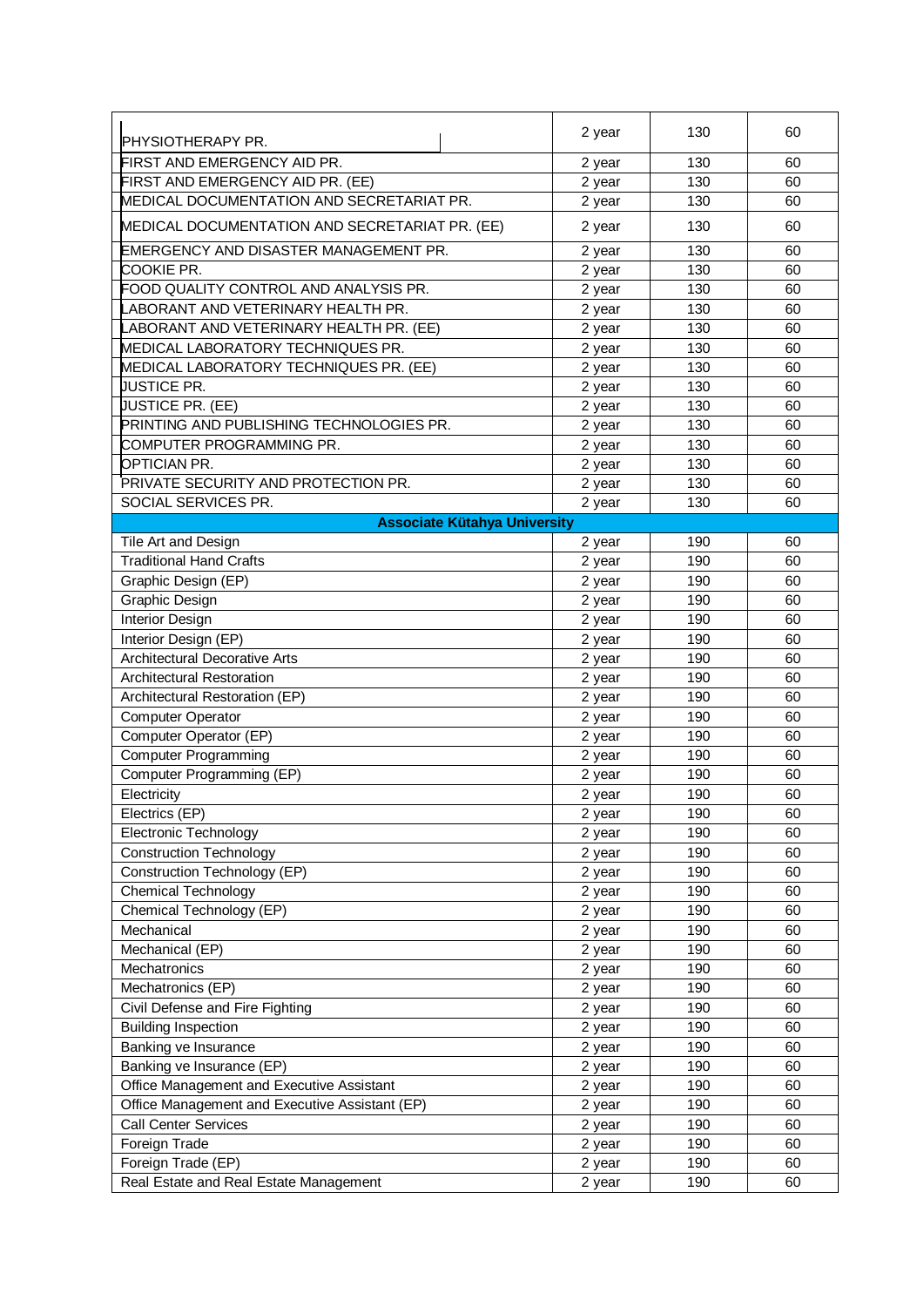| <b>Business Administration</b>              | 2 year | 190 | 60 |
|---------------------------------------------|--------|-----|----|
| Logistics                                   | 2 year | 190 | 60 |
| Logistics (EP)                              | 2 year | 190 | 60 |
| Accounting and Tax Applications             | 2 year | 190 | 60 |
| Motor Bus Captainship                       | 2 year | 190 | 60 |
| Marketing                                   | 2 year | 190 | 60 |
| <b>Tourist Guidance</b>                     | 2 year | 190 | 60 |
| <b>Tourism and Travel Services</b>          | 2 year | 190 | 60 |
| <b>Computer Programming</b>                 | 2 year | 190 | 60 |
| Computer Programming (EP)                   | 2 year | 190 | 60 |
| <b>Biomedical Equipment Technology</b>      | 2 year | 190 | 60 |
| Office Management and Executive Assistant   | 2 year | 190 | 60 |
| Foreign Trade                               | 2 year | 190 | 60 |
| <b>Mapping and Cadastre</b>                 | 2 year | 190 | 60 |
| Internet and Network Technologies           | 2 year | 190 | 60 |
| Logistics                                   | 2 year | 190 | 60 |
| Mechanical                                  | 2 year | 190 | 60 |
| Accounting and Tax Applications             | 2 year | 190 | 60 |
| Automotive Technologies                     | 2 year | 190 | 60 |
| Automotive Technologies (EP)                | 2 year | 190 | 60 |
| <b>Associate Sakarya Applied Science</b>    |        |     |    |
| PHYSIOTHERAPY PR.                           | 2 year | 200 | 50 |
| FIRST AND EMERGENCY AID PR.                 | 2 year | 200 | 50 |
| HEALTH INSTITUTIONS MANAGEMENT PR.          | 2 year | 200 | 50 |
| HEALTH TOURISM MANAGEMENT PR.               | 2 year | 200 | 50 |
| MEDICAL LABORATORY TECHNIQUES PR.           | 2 year | 200 | 50 |
| AIR CONDITIONING AND COOLING TECHNOLOGY PR. | 2 year | 200 | 50 |
| OCCUPATIONAL HEALTH AND SAFETY PR.          | 2 year | 200 | 50 |
| WELDING TECHNOLOGY PR.                      | 2 year | 200 | 50 |
| MECHATRONICS PR.                            | 2 year | 200 | 50 |
| AUTOMOTIVE BODY AND SURFACE TREATMENT       |        |     |    |
| <b>TECHNOLOGIES</b>                         | 2 year | 200 | 50 |
| AUTOMOTIVE TECHNOLOGY PR.                   | 2 year | 200 | 50 |
| SEA AND PORT MANAGEMENT PR.                 | 2 year | 200 | 50 |
| SHIP BUILDING PR.                           | 2 year | 200 | 50 |
| CIVIL DEFENSE AND FIRE MANAGEMENT PR.       | 2 year | 200 | 50 |
| <b>GRAPHIC DESIGN PR.</b>                   | 2 year | 200 | 50 |
| OCCUPATIONAL HEALTH AND SAFETY PR.          | 2 year | 200 | 50 |
| <b>BUSINESS MANAGEMENT PR.</b>              | 2 year | 200 | 50 |
| FASHION DESIGN PR.                          | 2 year | 200 | 50 |
| FASHION MANAGEMENT PR.                      | 2 year | 200 | 50 |
| TEXTILE TECHNOLOGY PR.                      | 2 year | 200 | 50 |
| BANKING AND INSURANCE PR.                   | 2 year | 200 | 50 |
| <b>BANKING AND INSURANCE PR. (EE)</b>       | 2 year | 200 | 50 |
| FOREIGN TRADE PR.                           | 2 year | 200 | 50 |
| PROPERTY MANAGEMENT PR.                     | 2 year | 200 | 50 |
| PUBLIC RELATIONS AND PROMOTION PR.          | 2 year | 200 | 50 |
| HUMAN RESOURCES MANAGEMENT PR.              | 2 year | 200 | 50 |
| <b>BUSINESS MANAGEMENT PR.</b>              | 2 year | 200 | 50 |
| FINANCE PR.                                 | 2 year | 200 | 50 |
| ARCHITECTURAL RESTORATION PR.               | 2 year | 200 | 50 |
| ACCOUNTING AND TAX APPLICATIONS PR.         | 2 year | 200 | 50 |
| COMPUTER PROGRAMMING PR.                    | 2 year | 200 | 50 |
| ELECTRICAL PR.                              | 2 year | 200 | 50 |
| ELECTRONIC TECHNOLOGY PR.                   | 2 year | 200 | 50 |
|                                             |        |     |    |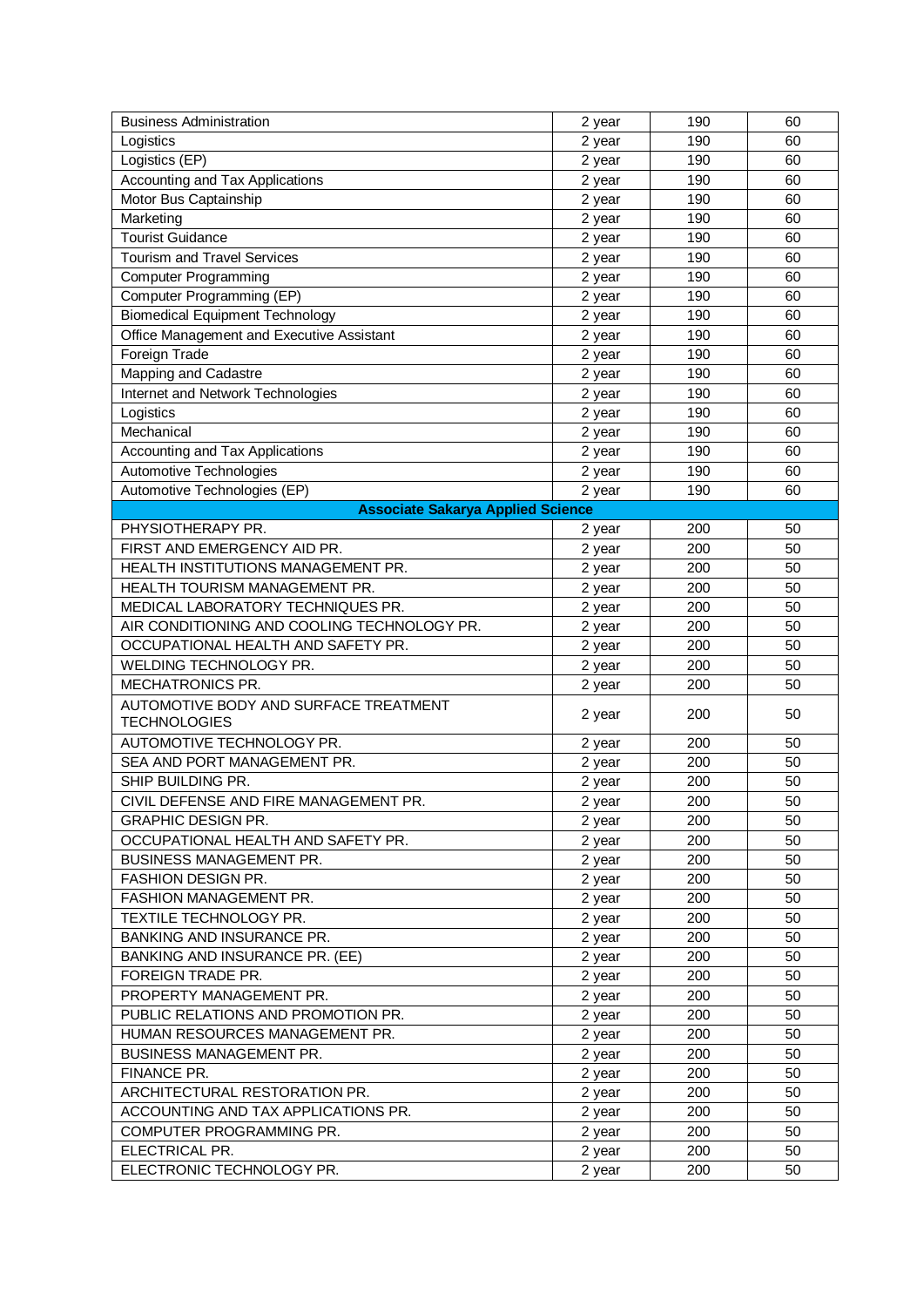| <b>INTERIOR DESIGN PR.</b>                     | 2 year | 200 | 50 |
|------------------------------------------------|--------|-----|----|
| CONSTRUCTION TECHNOLOGY PR.                    | 2 year | 200 | 50 |
| <b>BUSINESS MANAGEMENT PR.</b>                 | 2 year | 200 | 50 |
| MACHINE PR.                                    | 2 year | 200 | 50 |
| MACHINE DRAWINGS AND CONSTRUCTION PR.          | 2 year | 200 | 50 |
| FURNITURE AND DECORATION PR.                   | 2 year | 200 | 50 |
| ACCOUNTING AND TAX APPLICATIONS PR.            | 2 year | 200 | 50 |
| COMPUTER PROGRAMMING PR.                       | 2 year | 200 | 50 |
| COMPUTER PROGRAMMING PR. (EE)                  | 2 year | 200 | 50 |
| MULTI-DIMENSIONAL MODELING AND ANIMATION PR.   | 2 year | 200 | 50 |
| WELDING TECHNOLOGY PR.                         | 2 year | 200 | 50 |
| MACHINE PR.                                    | 2 year | 200 | 50 |
| ACCOUNTING AND TAX APPLICATIONS PR.            | 2 year | 200 | 50 |
| TOURISM AND HOTEL MANAGEMENT PR.               | 2 year | 200 | 50 |
| COMPUTER AIDED DESIGN AND ANIMATION PR.        | 2 year | 200 | 50 |
| COMPUTER PROGRAMMING PR.                       | 2 year | 200 | 50 |
| <b>BUSINESS MANAGEMENT PR.</b>                 | 2 year | 200 | 50 |
| <b>FINANCE PR.</b>                             | 2 year | 200 | 50 |
| PHARMACY SERVICES PR.                          | 2 year | 200 | 50 |
| FOOD TECHNOLOGY PR.                            | 2 year | 200 | 50 |
| LABORATORY TECHNOLOGY PR.                      | 2 year | 200 | 50 |
| PRINTING AND PUBLISHING TECHNOLOGIES PR.       | 2 year | 200 | 50 |
| COMPUTER PROGRAMMING PR.                       | 2 year | 200 | 50 |
| OFFICE MANAGEMENT AND EXECUTIVE ASSISTANCE PR. | 2 year | 200 | 50 |
| ENVIRONMENTAL PROTECTION AND CONTROL PR.       | 2 year | 200 | 50 |
| ELECTRICAL PR.                                 | 2 year | 200 | 50 |
| ELECTRONIC TECHNOLOGY PR.                      | 2 year | 200 | 50 |
| PUBLIC RELATIONS AND PROMOTION PR.             | 2 year | 200 | 50 |
| CONSTRUCTION TECHNOLOGY PR.                    | 2 year | 200 | 50 |
| BUSINESS MANAGEMENT PR.                        | 2 year | 200 | 50 |
| LOGISTICS PR.                                  | 2 year | 200 | 50 |
| LOGISTICS PR. (EE)                             | 2 year | 200 | 50 |
| MACHINE PR.                                    | 2 year | 200 | 50 |
| MACHINE PR. (EE)                               | 2 year | 200 | 50 |
| MACHINE DRAWINGS AND CONSTRUCTION PR.          | 2 year | 200 | 50 |
| <b>MECHATRONICS PR.</b>                        | 2 year | 200 | 50 |
| <b>MECHATRONICS PR. (EE)</b>                   | 2 year | 200 | 50 |
| METALLURGY PR.                                 | 2 year | 200 | 50 |
| ACCOUNTING AND TAX APPLICATIONS PR.            | 2 year | 200 | 50 |
| ACCOUNTING AND TAX APPLICATIONS PR. (EE)       | 2 year | 200 | 50 |
| RETAIL SALES AND STORE MANAGEMENT PR.          | 2 year | 200 | 50 |
| BANKING AND INSURANCE PR.                      | 2 year | 200 | 50 |
| <b>BANKING AND INSURANCE PR. (EE)</b>          | 2 year | 200 | 50 |
| FOREIGN TRADE PR.                              | 2 year | 200 | 50 |
| PUBLIC RELATIONS AND PROMOTION PR.             | 2 year | 200 | 50 |
| PUBLIC RELATIONS AND PROMOTION PR. (EE)        | 2 year | 200 | 50 |
| MEDIA AND COMMUNICATION PR.                    | 2 year | 200 | 50 |
| ACCOUNTING AND TAX APPLICATIONS PR.            | 2 year | 200 | 50 |
| MARKETING PR.                                  | 2 year | 200 | 50 |
| LANDSCAPE AND ORNAMENTAL PLANTS GROWING PR.    | 2 year | 200 | 50 |
| COOKIE PR.                                     | 2 year | 200 | 50 |
| TOURISM AND HOTEL MANAGEMENT PR.               | 2 year | 200 | 50 |
| TOURISM AND TRAVEL SERVICES PR.                | 2 year | 200 | 50 |
| <b>Associate Bilecik (2 Years Programs)</b>    |        |     |    |
| COMPUTER PROGRAMMING PR.                       | 2 year | 130 | 60 |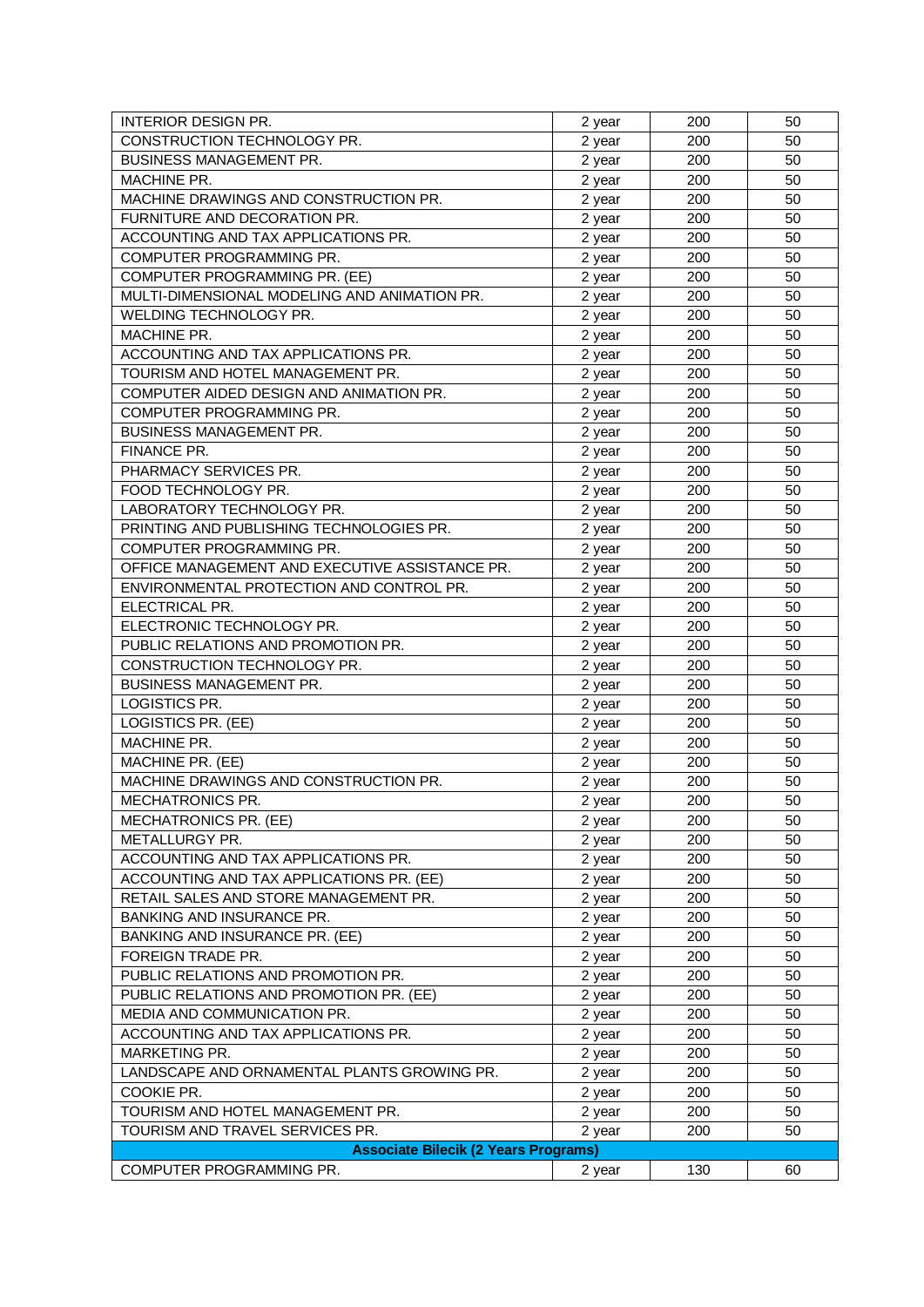| GEOGRAPHICAL INFORMATION SYSTEMS PR.<br>130<br>2 year<br>60<br>ELECTRICAL PR.<br>130<br>60<br>2 year<br><b>GRAPHIC DESIGN PR.</b><br>130<br>60<br>2 year<br><b>GRAPHIC DESIGN PR. (EE)</b><br>130<br>60<br>2 year<br><b>INTERIOR DESIGN PR.</b><br>130<br>60<br>2 year<br>CONSTRUCTION TECHNOLOGY PR.<br>130<br>60<br>2 year<br>OCCUPATIONAL HEALTH AND SAFETY PR.<br>130<br>60<br>2 year<br>OCCUPATIONAL HEALTH AND SAFETY PR. (EE)<br>130<br>2 year<br>60<br>LABORATORY TECHNOLOGY PR.<br>130<br>60<br>2 year<br>MINING TECHNOLOGY PR<br>130<br>60<br>2 year<br>MECHATRONICS PR.<br>60<br>130 |
|-------------------------------------------------------------------------------------------------------------------------------------------------------------------------------------------------------------------------------------------------------------------------------------------------------------------------------------------------------------------------------------------------------------------------------------------------------------------------------------------------------------------------------------------------------------------------------------------------|
|                                                                                                                                                                                                                                                                                                                                                                                                                                                                                                                                                                                                 |
|                                                                                                                                                                                                                                                                                                                                                                                                                                                                                                                                                                                                 |
|                                                                                                                                                                                                                                                                                                                                                                                                                                                                                                                                                                                                 |
|                                                                                                                                                                                                                                                                                                                                                                                                                                                                                                                                                                                                 |
|                                                                                                                                                                                                                                                                                                                                                                                                                                                                                                                                                                                                 |
|                                                                                                                                                                                                                                                                                                                                                                                                                                                                                                                                                                                                 |
|                                                                                                                                                                                                                                                                                                                                                                                                                                                                                                                                                                                                 |
|                                                                                                                                                                                                                                                                                                                                                                                                                                                                                                                                                                                                 |
|                                                                                                                                                                                                                                                                                                                                                                                                                                                                                                                                                                                                 |
|                                                                                                                                                                                                                                                                                                                                                                                                                                                                                                                                                                                                 |
| 2 year                                                                                                                                                                                                                                                                                                                                                                                                                                                                                                                                                                                          |
| ARCHITECTURAL RESTORATION PR.<br>130<br>60<br>2 year                                                                                                                                                                                                                                                                                                                                                                                                                                                                                                                                            |
| FORESTRY AND FOREST PRODUCTS PR.<br>130<br>60<br>2 year                                                                                                                                                                                                                                                                                                                                                                                                                                                                                                                                         |
| PENALTY AND SECURITY PR.<br>2 year<br>130<br>60                                                                                                                                                                                                                                                                                                                                                                                                                                                                                                                                                 |
| LOGISTICS PR.<br>130<br>60<br>2 year                                                                                                                                                                                                                                                                                                                                                                                                                                                                                                                                                            |
| MAIL SERVICES PR.<br>130<br>60<br>2 year                                                                                                                                                                                                                                                                                                                                                                                                                                                                                                                                                        |
| SOCIAL SECURITY PR.<br>130<br>60<br>2 year                                                                                                                                                                                                                                                                                                                                                                                                                                                                                                                                                      |
| COMPUTER PROGRAMMING PR.<br>130<br>60<br>2 year                                                                                                                                                                                                                                                                                                                                                                                                                                                                                                                                                 |
| ELECTRIC ENERGY GENERATION, TRANSMISSION AND                                                                                                                                                                                                                                                                                                                                                                                                                                                                                                                                                    |
| 130<br>60<br>2 year<br><b>DISTRIBUTION PR.</b>                                                                                                                                                                                                                                                                                                                                                                                                                                                                                                                                                  |
| ELECTRONIC TECHNOLOGY PR.<br>130<br>60<br>2 year                                                                                                                                                                                                                                                                                                                                                                                                                                                                                                                                                |
| LABORANT AND VETERINARY HEALTH PR.<br>130<br>60<br>2 year                                                                                                                                                                                                                                                                                                                                                                                                                                                                                                                                       |
| LABORANT AND VETERINARY HEALTH PR. (EE)<br>130<br>60<br>2 year                                                                                                                                                                                                                                                                                                                                                                                                                                                                                                                                  |
| ACCOUNTING AND TAX APPLICATIONS PR.<br>130<br>60<br>2 year                                                                                                                                                                                                                                                                                                                                                                                                                                                                                                                                      |
| CIVIL AIR TRANSPORTATION MANAGEMENT PR.<br>130<br>60<br>2 year                                                                                                                                                                                                                                                                                                                                                                                                                                                                                                                                  |
| CIVIL AIR TRANSPORTATION MANAGEMENT PR. (EE)<br>60<br>130<br>2 year                                                                                                                                                                                                                                                                                                                                                                                                                                                                                                                             |
| CIVIL AVIATION CABIN SERVICES PR.<br>130<br>60<br>2 year                                                                                                                                                                                                                                                                                                                                                                                                                                                                                                                                        |
| CIVIL AVIATION CABIN SERVICES PR. (EE)<br>130<br>60<br>2 year                                                                                                                                                                                                                                                                                                                                                                                                                                                                                                                                   |
| SPORTS MANAGEMENT PR.<br>130<br>60<br>2 year                                                                                                                                                                                                                                                                                                                                                                                                                                                                                                                                                    |
| Land Registry and Cadastre PR.<br>130<br>60<br>2 year                                                                                                                                                                                                                                                                                                                                                                                                                                                                                                                                           |
| ANESTHESIA PR.<br>130<br>60<br>2 year                                                                                                                                                                                                                                                                                                                                                                                                                                                                                                                                                           |
| CHILD DEVELOPMENT PR.<br>130<br>60<br>2 year                                                                                                                                                                                                                                                                                                                                                                                                                                                                                                                                                    |
| CHILD DEVELOPMENT PR. (EE)<br>130<br>60<br>2 year                                                                                                                                                                                                                                                                                                                                                                                                                                                                                                                                               |
| FIRST AND EMERGENCY AID PR.<br>130<br>60<br>2 year                                                                                                                                                                                                                                                                                                                                                                                                                                                                                                                                              |
| FIRST AND EMERGENCY AID PR. (EE)<br>130<br>60<br>2 year                                                                                                                                                                                                                                                                                                                                                                                                                                                                                                                                         |
| FORESTRY AND FOREST PRODUCTS PR.<br>130<br>60<br>2 year                                                                                                                                                                                                                                                                                                                                                                                                                                                                                                                                         |
| CIVIL DEFENSE AND FIRE MANAGEMENT PR.<br>60<br>130<br>2 year                                                                                                                                                                                                                                                                                                                                                                                                                                                                                                                                    |
| CHILD DEVELOPMENT PR.<br>60<br>2 year<br>130                                                                                                                                                                                                                                                                                                                                                                                                                                                                                                                                                    |
| CHILD DEVELOPMENT PR. (EE)<br>130<br>60<br>2 year                                                                                                                                                                                                                                                                                                                                                                                                                                                                                                                                               |
| 130<br>60<br>DIALYS PR.<br>2 year                                                                                                                                                                                                                                                                                                                                                                                                                                                                                                                                                               |
| PHYSIOTHERAPY PR.<br>130<br>60<br>2 year                                                                                                                                                                                                                                                                                                                                                                                                                                                                                                                                                        |
| PHYSIOTHERAPY PR. (EE)<br>130<br>60<br>2 year                                                                                                                                                                                                                                                                                                                                                                                                                                                                                                                                                   |
| FIRST AND EMERGENCY AID PR.<br>2 year<br>130<br>60                                                                                                                                                                                                                                                                                                                                                                                                                                                                                                                                              |
| FIRST AND EMERGENCY AID PR. (EE)<br>2 year<br>130<br>60                                                                                                                                                                                                                                                                                                                                                                                                                                                                                                                                         |
| MEDICAL LABORATORY TECHNIQUES PR.<br>130<br>60<br>2 year                                                                                                                                                                                                                                                                                                                                                                                                                                                                                                                                        |
|                                                                                                                                                                                                                                                                                                                                                                                                                                                                                                                                                                                                 |
| 130<br>60<br>2 year<br>MEDICAL LABORATORY TECHNIQUES PR. (EE)                                                                                                                                                                                                                                                                                                                                                                                                                                                                                                                                   |
| ELDERLY CARE PR.<br>2 year<br>130<br>60                                                                                                                                                                                                                                                                                                                                                                                                                                                                                                                                                         |
| ELDERLY CARE PR. (EE)<br>130<br>60<br>2 year                                                                                                                                                                                                                                                                                                                                                                                                                                                                                                                                                    |
| ACCOUNTING AND TAX APPLICATIONS PR.<br>130<br>60<br>2 year                                                                                                                                                                                                                                                                                                                                                                                                                                                                                                                                      |
| HEALTH INSTITUTIONS MANAGEMENT PR.<br>130<br>60<br>2 year                                                                                                                                                                                                                                                                                                                                                                                                                                                                                                                                       |
| SOCIAL SERVICES PR.<br>130<br>60<br>2 year                                                                                                                                                                                                                                                                                                                                                                                                                                                                                                                                                      |
| SOCIAL SERVICES PR. (EE)<br>2 year<br>60<br>130                                                                                                                                                                                                                                                                                                                                                                                                                                                                                                                                                 |
| TOURISM AND HOTEL MANAGEMENT PR.<br>130<br>2 year<br>60                                                                                                                                                                                                                                                                                                                                                                                                                                                                                                                                         |